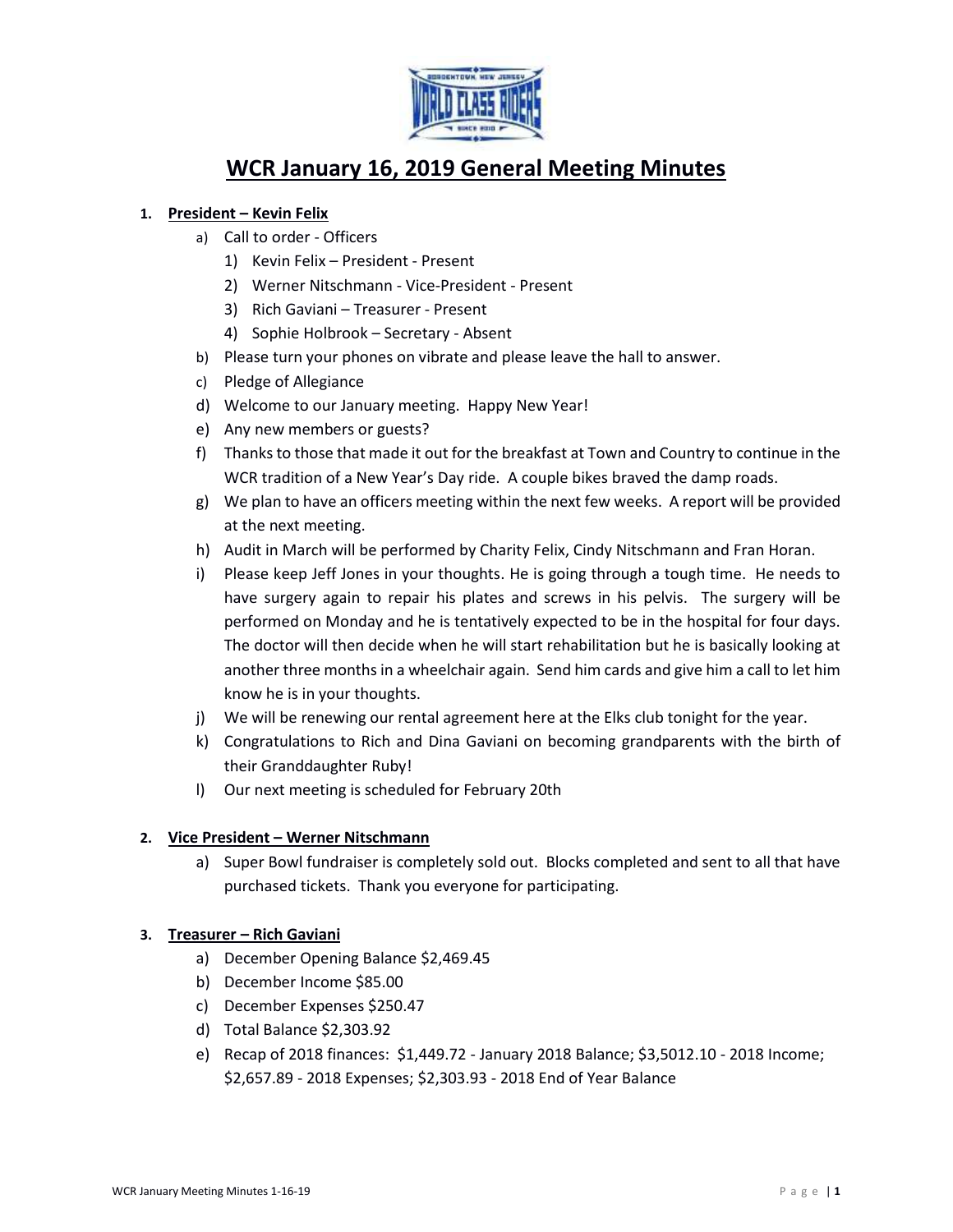

## **4. Secretary – Sophie Holbrook – Absent**

#### **5. Head Road Captain – Dave Paton**

- a) Wellsboro hotels for Memorial Day weekend ride will be blocked out. Details to follow
- b) Other trips will be reported at the February meeting.

#### **6. Membership – Dave Paton**

- a) 50/50 \$30/\$30 Carl Wilson
- b) Dennis Juliano miss his chance to Feed the Pig \$13
- c) Mail or give your 2019 enrollment to Dave

## **7. Editor – Dina Gaviani - Absent**

## **8. Webmaster – Dina Gaviani – Absent (Rich Gaviani reporting)**

a) Ride leaders must notify Dina if they would like a Blast sent regarding a ride.

#### **9. Activities – Cindy Nitschmann**

- a) Catch a Rising Star Fundraiser: Catch a Rising Star, Hyatt Regency, 102 Carnegie Center, Princeton, NJ on March 2<sup>nd</sup> Max Dolcelli- for a fundraiser. Price - \$25 per person at 9:30PM. They give back \$5 per person. Charge to us \$22.50. I need to give a head count a couple of weeks before the show with a 50% deposit – so hopefully we can get a head count to collect the money at the February meeting. I told him like 12-15 probably. Dinner before the show at 7:30; possibly a good beer/food place on Route 1 nearby. Reminder will be sent to the membership.
- b) Villa Mannino (73 Route 130, Bordentown, NJ) Fundraiser on Wednesday, January 16<sup>th</sup> 11:00AM to 9:30PM. 15% back to World Class Riders eat-in or take-out. Coupon must be presented at time of purchase. WCR will be going as a group after the January meeting if anyone is interested.
- c) Painting Party Fundraiser in March at Sheila Mashaw's home. All the money will be given to the club. Will be limited to eight people. Bring a side dish and a drink. Further details to follow.
- d) Chickie's & Pete's Fundraiser after February meeting. 20% back to the club. Flyer will be made and sent to the membership.
- e) Escape Room. \$30 per person with \$10 back to the club. Possibly WCR may go as a group. Details to follow.
- f) Candle Wick in Robbinsville Cost: \$25 each. Sheila Mashaw and Cindy Nitschmann will look into further details.

#### **10. Photographer – Rush Holbrook - Absent**

#### **11. Social Media – Sophie Holbrook – Absent (Kevin Felix reporting)**

- a) New members should also join REMIND. Contact a WCR officer for details.
- b) Like, Share and Tag posts on the WCR main page to continue to increase our search engine on Google.